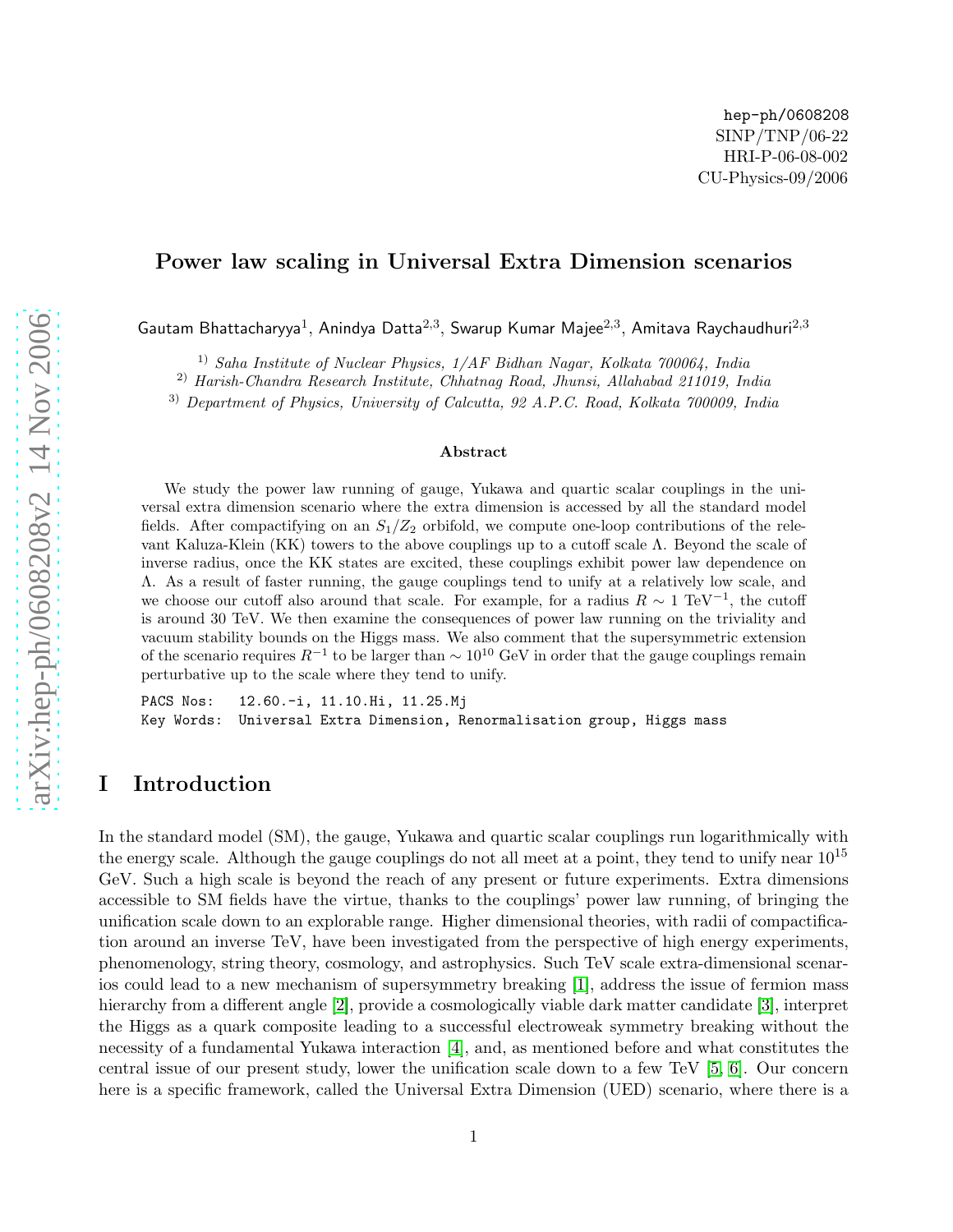single flat extra dimension, compactified on an  $S_1/Z_2$  orbifold, which is accessed by all the SM particles [\[7\]](#page-10-6). From a 4-dimensional viewpoint, every field will then have an infinite tower of Kaluza-Klein (KK) modes, the zero modes being identified as the SM states. We examine the cumulative contribution of these KK states to the renormalisation group (RG) evolution of the gauge, Yukawa and quartic scalar couplings. Our motive is to extract any subtle features that emerge due to the KK tower induced power law running of these couplings in contrast to the usual logarithmic running of the standard 4-dimensional theories, and whether they set any limit on parameters for the sake of theoretical and experimental consistency. Before we illustrate the RG calculational details, we take a stock of the existing constraints on the UED scenario, and we comment on what does RG evolution technically mean in the context of hitherto non-renormalisable higher dimensional theories.

The key feature of UED is that the momentum in the universal fifth direction is conserved. From a 4-dimensional perspective this implies KK number conservation. Strictly speaking, what actually remains conserved is the KK parity  $(-1)^n$ , where n is the KK number. As a result, the lightest KK particle is stable. Also, KK modes cannot affect electroweak processes at the tree level. They do however contribute to higher order electroweak processes. In spite of the infinite multiplicity of the KK states, the KK parity ensures that all electroweak observables are finite (up to one-loop)<sup>[1](#page-1-0)</sup>, and comparison of the observable predictions with experimental data yields bounds on R. Constraints on the UED scenario from  $g-2$  of the muon [\[8\]](#page-10-7), flavour changing neutral currents [\[9,](#page-10-8) [10,](#page-10-9) [11\]](#page-10-10),  $Z \to b\bar{b}$ decay [\[12\]](#page-10-11), the  $\rho$  parameter [\[7,](#page-10-6) [13\]](#page-11-0), several other electroweak precision tests [\[14\]](#page-11-1) and implications from hadron collider studies [\[15\]](#page-11-2), all conclude that  $R^{-1} \ge 300$  GeV.

We now come to the technical meaning of RG running in a higher dimensional context. This has been extensively clarified in [\[5\]](#page-10-4) in a general context, and here we merely reiterate it to put our specific calculations into perspective. Like all other extra-dimensional models, from a 4-dimensional point of view, the UED scenario too is non-renormalisable due to the infinite multiplicity of the KK states<sup>[2](#page-1-1)</sup>. So 'running' of couplings as a function of the energy scale  $\mu$  ceases to make sense. What we should say is that the couplings receive finite quantum corrections whose size depend on some explicit cutoff<sup>[3](#page-1-2)</sup>  $\Lambda$ . The corrections originate from the  $\Lambda R$  number of KK states which lie between the scale  $R^{-1}$  where the first KK states are excited and the cutoff scale Λ. The couplings will have a power law dependence on Λ as a result of the KK summation. This cutoff is interpreted as the scale where a paradigm shift occurs when some new renormalisable physics underlying our effective non-renormalisable framework surfaces.

# II Universal Extra Dimension

The extra dimension is compactified on a circle of radius R with a  $Z_2$  orbifolding identifying  $y \to -y$ , where  $y$  denotes the fifth compactified coordinate. The orbifolding is crucial in generating *chiral* zero modes for fermions. After integrating out the compactified dimension, the 4-dimensional Lagrangian can be written involving the zero mode and the KK modes. To appreciate the contributions of the KK towers into the so-called RG evolutions, it is instructive to have a glance at the KK mode expansions

<sup>1</sup>The observables start showing cutoff sensitivity of various degree as one goes beyond one-loop or considers more than one extra dimension.

<span id="page-1-1"></span><span id="page-1-0"></span><sup>&</sup>lt;sup>2</sup>For a study of ultraviolet cutoff sensitivity in different kinds of TeV scale extra-dimensional models, see [\[16\]](#page-11-3).

<span id="page-1-2"></span><sup>&</sup>lt;sup>3</sup>The beta functions are coefficients of the divergence  $1/\epsilon$  in a 4-dimensional theory. Here, a second kind of divergence appears when the finite beta functions get corrections from each layer of KK states which are summed over. This summation is truncated at a scale  $\Lambda$ .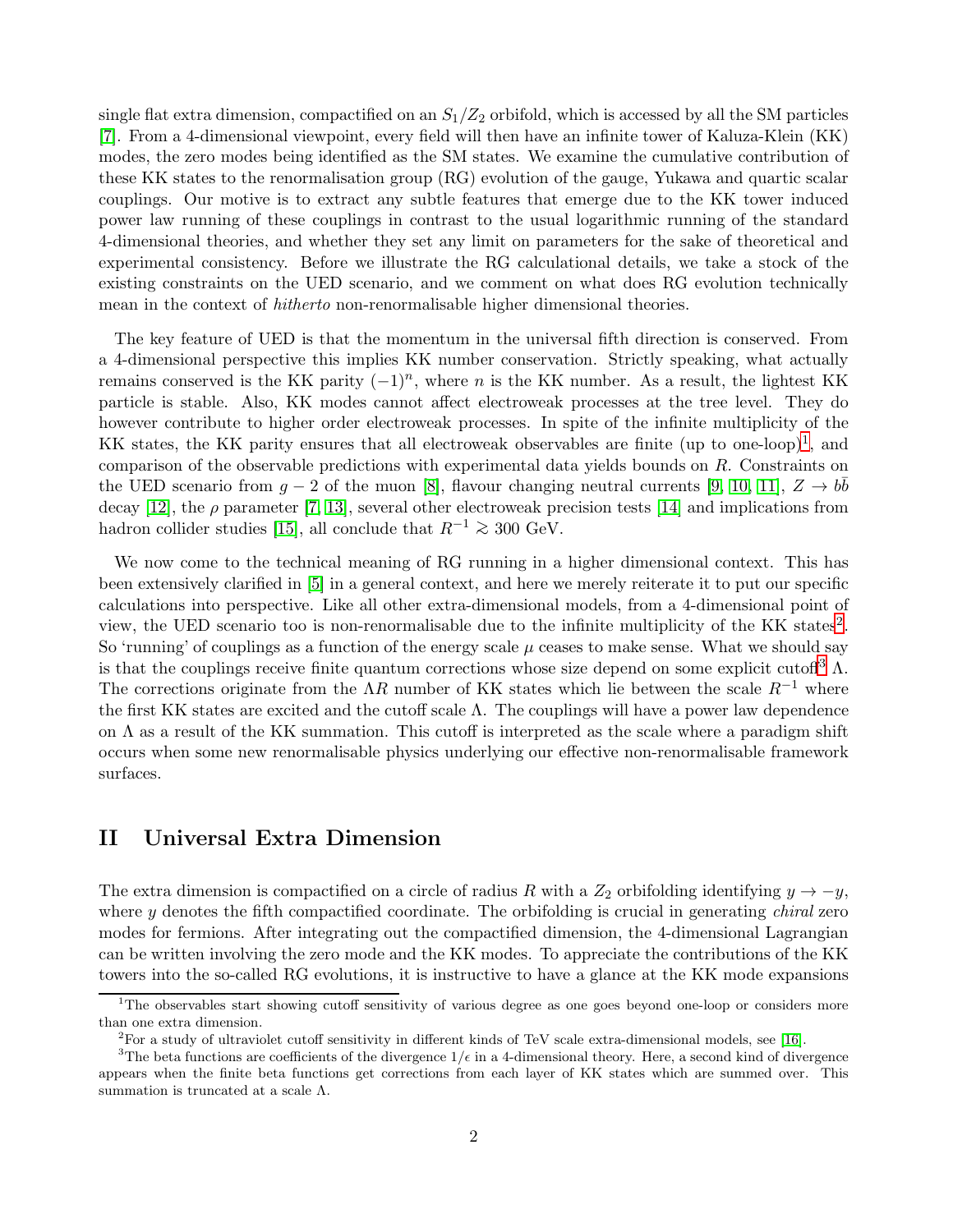of these fields. Each component of a 5-dimensional field must be either even or odd under the orbifold projection. The KK expansions are given by,

$$
A_{\mu}(x,y) = \frac{\sqrt{2}}{\sqrt{2\pi R}} A_{\mu}^{(0)}(x) + \frac{2}{\sqrt{2\pi R}} \sum_{n=1}^{\infty} A_{\mu}^{(n)}(x) \cos \frac{ny}{R}, \quad A_{5}(x,y) = \frac{2}{\sqrt{2\pi R}} \sum_{n=1}^{\infty} A_{5}^{(n)}(x) \sin \frac{ny}{R},
$$
  
\n
$$
\phi(x,y) = \frac{\sqrt{2}}{\sqrt{2\pi R}} \phi^{(0)}(x) + \frac{2}{\sqrt{2\pi R}} \sum_{n=1}^{\infty} \phi^{(n)}(x) \cos \frac{ny}{R},
$$
  
\n
$$
Q_{i}(x,y) = \frac{\sqrt{2}}{\sqrt{2\pi R}} \left[ \begin{pmatrix} u_{i} \\ d_{i} \end{pmatrix}_{L}(x) + \sqrt{2} \sum_{n=1}^{\infty} \left[ \mathcal{Q}_{iL}^{(n)}(x) \cos \frac{ny}{R} + \mathcal{Q}_{iR}^{(n)}(x) \sin \frac{ny}{R} \right] \right],
$$
  
\n
$$
U_{i}(x,y) = \frac{\sqrt{2}}{\sqrt{2\pi R}} \left[ u_{iR}(x) + \sqrt{2} \sum_{n=1}^{\infty} \left[ \mathcal{U}_{iR}^{(n)}(x) \cos \frac{ny}{R} + \mathcal{U}_{iL}^{(n)}(x) \sin \frac{ny}{R} \right] \right],
$$
  
\n
$$
\mathcal{D}_{i}(x,y) = \frac{\sqrt{2}}{\sqrt{2\pi R}} \left[ d_{iR}(x) + \sqrt{2} \sum_{n=1}^{\infty} \left[ \mathcal{D}_{iR}^{(n)}(x) \cos \frac{ny}{R} + \mathcal{D}_{iL}^{(n)}(x) \sin \frac{ny}{R} \right] \right],
$$
  
\n(1)

where  $i = 1, 2, 3$  are generation indices. Above,  $x (\equiv x^{\mu})$  denotes the first four coordinates, and as mentioned before, y is the compactified coordinate. The complex scalar field  $\phi(x, y)$  and the gauge boson  $A_\mu(x, y)$  are  $Z_2$  even fields with their zero modes identified with the SM scalar doublet and a SM gauge boson respectively. On the contrary, the field  $A_5(x, y)$ , which is a real scalar transforming in the adjoint representation of the gauge group, does not have any zero mode. The fields  $\mathcal{Q}, \mathcal{U}$ , and  $D$  describe the 5-dimensional quark doublet and singlet states, respectively, whose zero modes are identified with the 4-dimensional chiral SM quark states. The KK expansions of the weak-doublet and -singlet leptons will be likewise and are not shown for brevity.

# III Renormalisation Group Equations

We now lay out the strategy followed to compute the RG correction to the couplings from the KK modes. The first step is obviously the calculation of the contribution from a given KK level which has both  $Z_2$ -even and -odd states. Three points are noteworthy and should be taken into consideration during this step:

- 1. While the zero mode fermions are chiral as a result of orbifolding, the KK quarks and leptons at a given level are vector-like.
- 2. The fifth compotent of the gauge bosons are  $(Z_2 \text{ odd})$  scalars<sup>[4](#page-2-0)</sup>, but in the adjoint representation of the gauge group. Such states are not encountered in the SM context.
- 3. The KK index n is conserved at each tree level vertex.

The first step KK excitation occurs at the scale  $R^{-1}$  (modulo the zero mode mass). Up to this scale the RG evolution is logarithmic, controlled by the SM beta functions. Between  $R^{-1}$  and  $2R^{-1}$ , the running is still logarithmic but with beta functions modified due to the first KK level excitations, and so on. Every time a KK threshold is crossed, new resonances are sparked into life, and new sets

<span id="page-2-0"></span><sup>&</sup>lt;sup>4</sup>The coupling of the  $A_5^{(n)}$  states to fermions involve  $\gamma_5$  and so, strictly, they are pseudoscalars.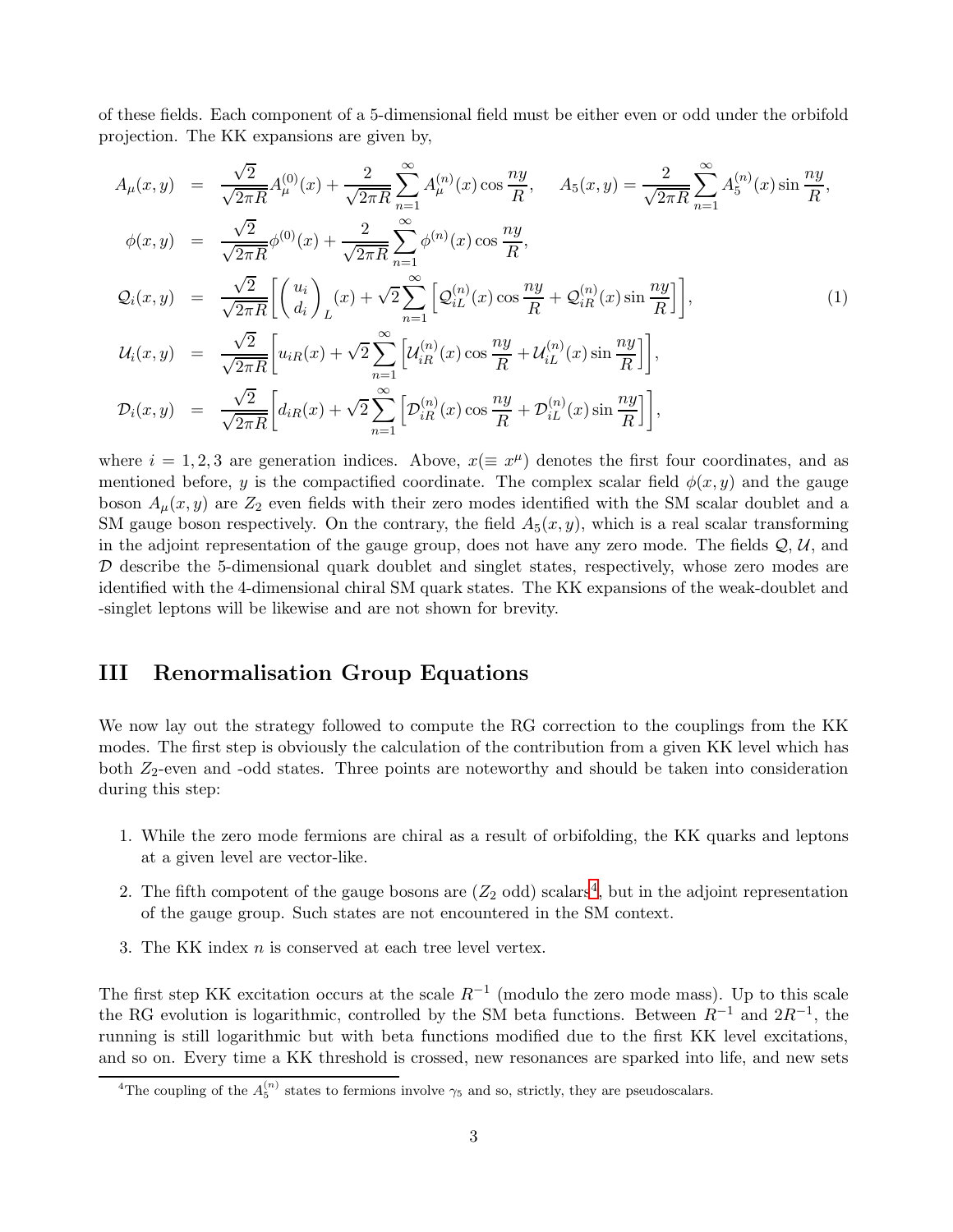of beta functions rule till the next threshold arrives. The beta function contributions are the same for each of the  $\Lambda R$  KK levels, which, in effect, can be summed. After this, the scale dependence is not logarithmic any more, it shows power law behaviour, as illustrated by Dienes *et al* in [\[6\]](#page-10-5). This illustration shows that if  $\Lambda R \gg 1$ , then to a very good accuracy the calculation basically boils down to computing the number of KK states up to the cutoff scale. For one extra dimension up to the energy scale E this number is  $S = ER$ , and  $E^{\text{max}} = \Lambda$ . Then if  $\beta^{\text{SM}}$  is a generic SM beta function valid during the logarithmic running up to  $R^{-1}$ , beyond that scale one should replace it as<sup>[5](#page-3-0)</sup>

<span id="page-3-1"></span>
$$
\beta^{\rm SM} \to \beta^{\rm SM} + (S - 1)\tilde{\beta},\tag{2}
$$

where  $\tilde{\beta}$  is a generic contribution from a single KK level. Irrespective of whether we deal with the 'running' of gauge, Yukawa, or quartic scalar couplings, the structure of Eq. [\(2\)](#page-3-1) would continue to hold. Clearly, the S dependence reflects power law running. How this master formula  $(2)$  enters diagram by diagram into the evolution of the above couplings in the UED scenario constitutes the main part of calculation in the present paper.

#### III.1 Gauge couplings

While considering the evolution of the gauge couplings, we first write  $\tilde{\beta}_i^g = \tilde{b}_i g_i^3$ . The calculation of  $\tilde{b}_i^g$  would proceed via the same set of Feynman graphs which give the SM contributions  $b_i^{SM}$  but now containing the KK internal lines. The key points to remember are the presence of adjoint scalars and doubling of KK quark and lepton states due to their vectorial nature.



<span id="page-3-2"></span>Figure 1: Evolution of gauge couplings for UED with  $R^{-1} = 1$ , 5, and 20 TeV. For each of the three couplings,  $\alpha_g \equiv g^2/4\pi$ .

<span id="page-3-0"></span><sup>&</sup>lt;sup>5</sup>We refer the readers to Eqs.  $(2.15)$  and  $(2.21)$  of Ref. [\[6\]](#page-10-5), and the subtleties leading to these equations in the context of gauge couplings, to have a feel for our Eq. [\(2\)](#page-3-1).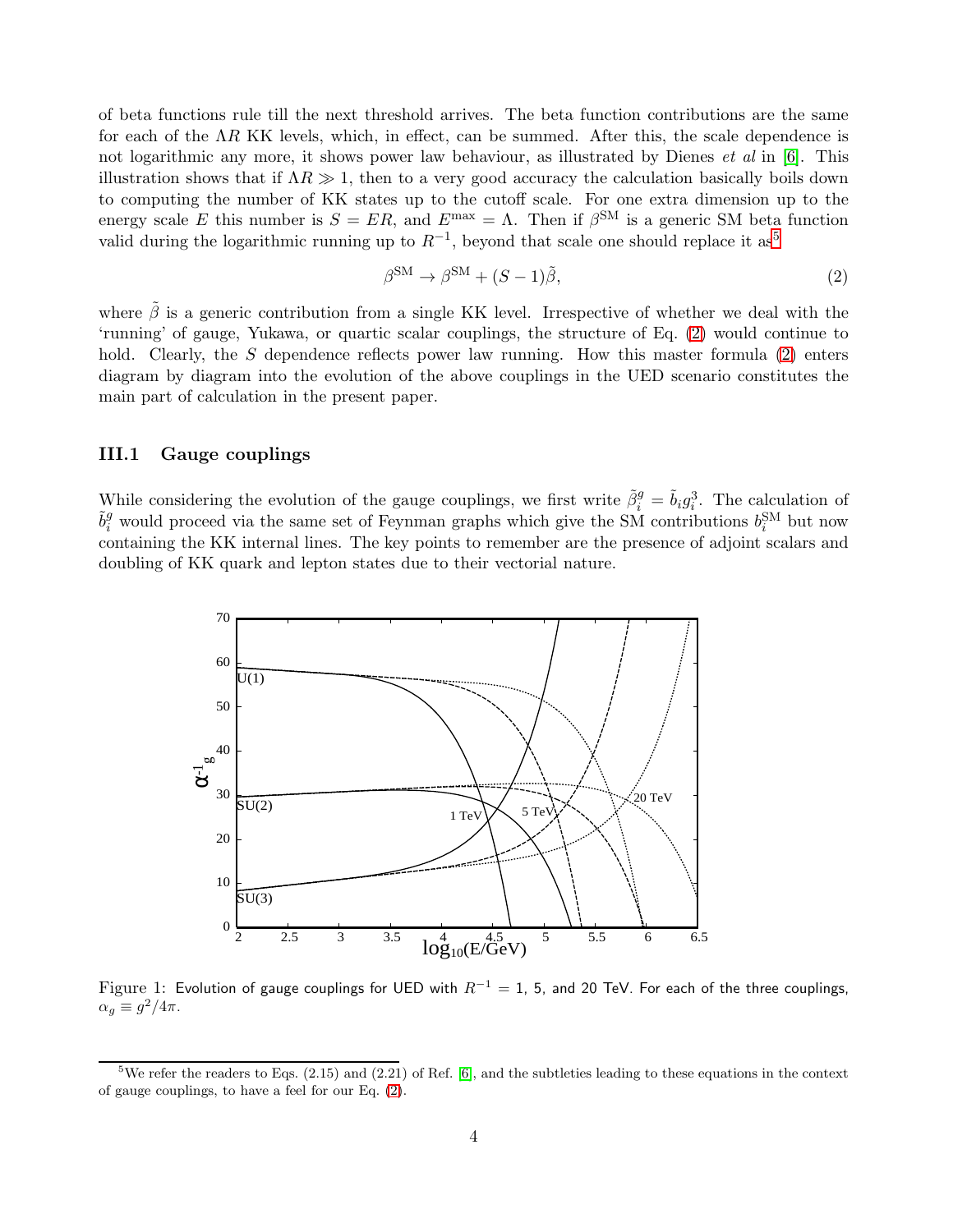We obtain

$$
\tilde{b}_1 = \frac{81}{10}, \quad \tilde{b}_2 = \frac{7}{6}, \quad \tilde{b}_3 = -\frac{5}{2},
$$
\n(3)

where the  $U(1)$  beta function is appropriately normalised. Just to recall, the corresponding SM numbers are 41/10, −19/6, −7, respectively. We have plotted the evolution of gauge couplings in UED for  $R^{-1} = 1$ , 5, and 20 TeV in Fig. [1.](#page-3-2) The running is fast, as expected, and the couplings nearly meet around<sup>[6](#page-4-0)</sup> 30, 138 and 525 TeV, respectively. It is not hard to provide an intuitive argument for such low unification scales and how they vary with R: roughly speaking,  $\Lambda R$  is order  $\ln(M_{\text{GUT}}/M_W) \sim \ln(10^{15})$ , where  $M<sub>GUT</sub>$  is the 4-dimensional GUT scale, i.e. the effect of a slow logarithmic running over a large scale is roughly reproduced by a fast power law sprint over a short track. The other striking feature reflected in Fig. [1](#page-3-2) is that the SU(2) gauge coupling ceases to be asymptotically free: the dominance of the KK matter sector over the gauge part in  $b_2$  severely challenges the SU(2) asymptotic freedom. In contrast, the negative sign of  $b_3$  causes a precipitous drop in the SU(3) gauge coupling with energy.

### III.2 Yukawa couplings



<span id="page-4-1"></span>Figure 2: Diagrams contributing to Yukawa coupling evolution in the Landau gauge. Solid (broken) lines correspond to fermions (SM scalars), while wavy lines (wavy+solid lines) represent ordinary gauge bosons (fifth components of gauge bosons).

<span id="page-4-0"></span> ${}^{6}$ The issue of proton stability in such low scale unification scenarios has been dealt in [\[17\]](#page-11-4).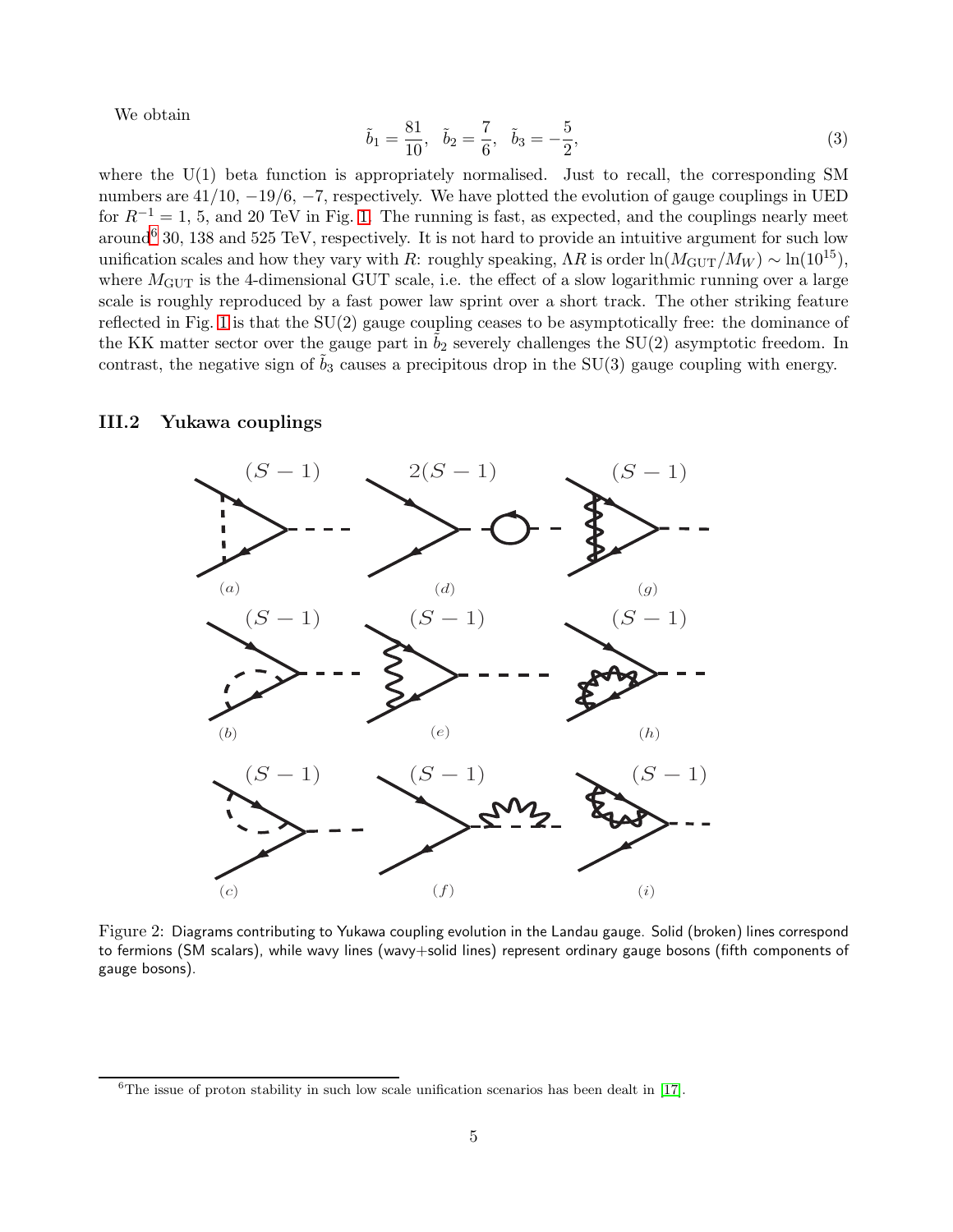

<span id="page-5-1"></span>Figure 3: Evolution of the top quark Yukawa coupling in the UED scenario (left panel) and (b) the SM (right panel). UED evolution is shown for three different values of  $R^{-1}$  and the curves are terminated at the corresponding unification scales.

The Feynman diagrams that contribute to the power law evolution of Yukawa couplings (in Landau gauge) are shown in Fig. [2.](#page-4-1) The contributions come from the pure SM states, their KK towers, and from the adjoint representation scalars<sup>[7](#page-5-0)</sup>. The last two contributions, as the master formula  $(2)$ indicates, have an overall proportionality factor  $(S - 1)$ . As we examine contributions from individual KK states, we see that due to the argument of fermion chirality, not in all diagrams do the cosine and sine mode states both *simultaneously* contribute. This accounts for a relative factor of 2 between the two types of diagrams. For example, in Fig. [2a](#page-4-1) the fermionic KK modes can only come from cosine expansions, whereas in Fig. [2d](#page-4-1) both cosine and sine fermion modes contribute. This is why Fig. [2a](#page-4-1) has a multiplicating factor  $(S - 1)$ , while for Fig. [2d](#page-4-1) the factor is  $2(S - 1)$ . Whereever  $A<sub>5</sub>$  is involved as an internal line, the associated KK internal fermions necessarily come from sine expansion, e.g. in Figs. 2g, 2h and 2i. The above book-keeping has been done for individual graphs and the proportionality factors have been mentioned for each diagram in Fig. [2.](#page-4-1) The Yukawa RG equations (beyond the threshold  $R^{-1}$ ) can be written as  $(t = \ln E)$ :

$$
16\pi^2 \frac{dy_f}{dt} = \beta_{y_f}^{\text{SM}} + \beta_{y_f}^{\text{UED}},\tag{4}
$$

where f generically stands for the up/down quarks or leptons. The SM beta functions  $\beta_{y_f}^{\text{SM}}$ can be found e.g. in [\[18\]](#page-11-5). The UED contributions to the beta functions  $\beta_{y_{l,u,d}}^{\text{UED}}$  are given by:

<span id="page-5-0"></span><sup>7</sup>A subtle feature is worth noticing. In four dimensions, the calculational advantage of working in Landau gauge is that some diagrams give vanishing contributions. The argument breaks down in a higher dimensional context. More explicitly, consider the Figs. [2h](#page-4-1) and [2i](#page-4-1). These graphs proceed through the exchange of adjoint  $A_5$  scalars and yield non-vanishing contributions. The corresponding figures with  $A_\mu$  exchange are absent because they give null results in the Landau gauge.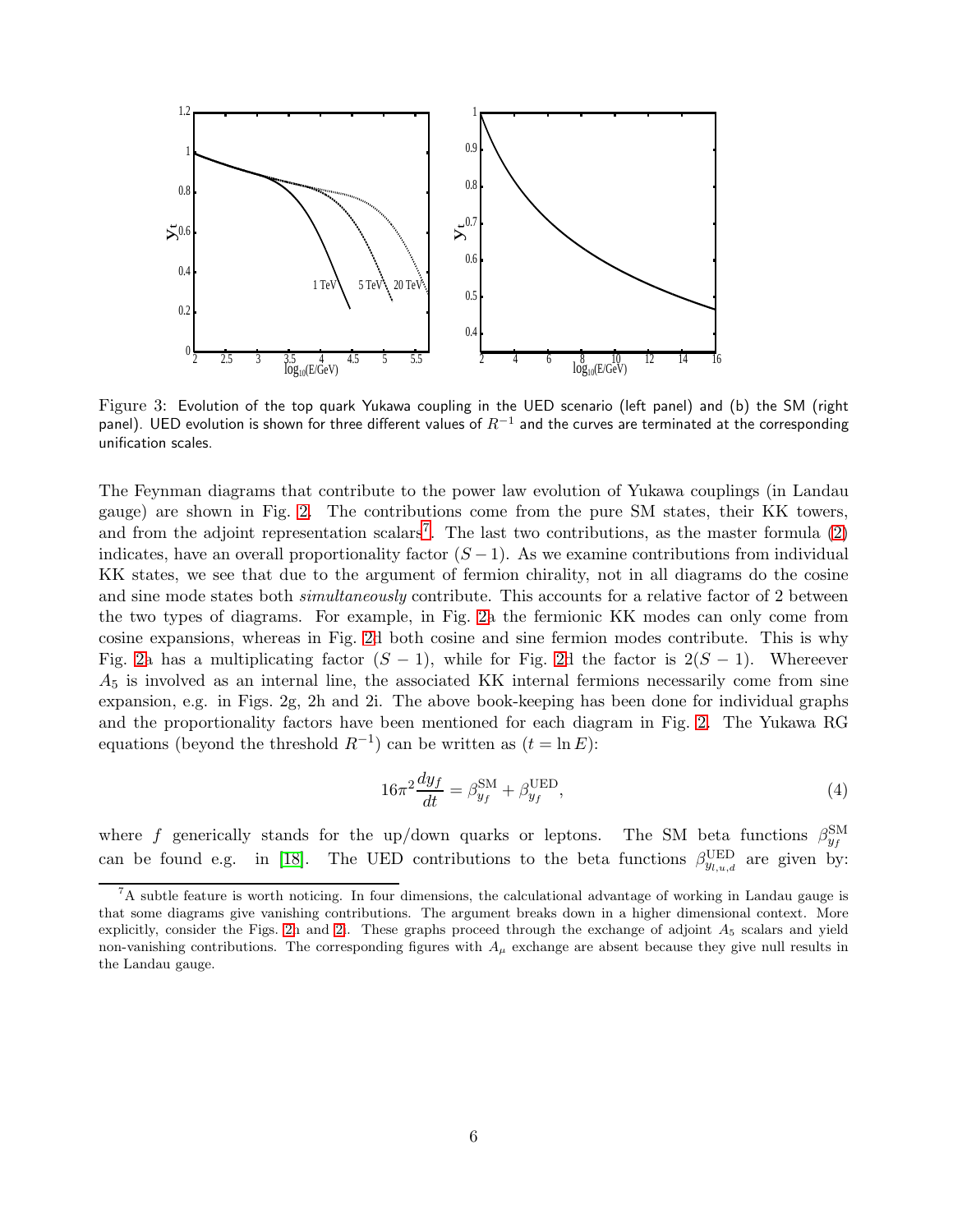$$
\beta_{y_l}^{\text{UED}} = (S-1) \left[ -(\frac{21}{8}g_2^2 + \frac{129}{40}g_1^2) + \frac{3}{2}y_l^2 \right] y_l + 2(S-1) [Y_l + 3Y_u + 3Y_d] y_l,
$$
\n
$$
\beta_{y_u}^{\text{UED}} = (S-1) \left[ -(12g_3^2 + \frac{21}{8}g_2^2 + \frac{9}{8}g_1^2) + \frac{3}{2}(y_u^2 - y_d^2) \right] y_u + 2(S-1) [Y_l + 3Y_u + 3Y_d] y_u, (5)
$$
\n
$$
\beta_{y_d}^{\text{UED}} = (S-1) \left[ -(12g_3^2 + \frac{21}{8}g_2^2 + \frac{9}{40}g_1^2) + \frac{3}{2}(y_d^2 - y_u^2) \right] y_d + 2(S-1) [Y_l + 3Y_u + 3Y_d] y_d,
$$

with  $Y_l = \sum_l y_l^2$ ,  $Y_d = \sum_d y_d^2$ , and  $Y_u = \sum_u y_u^2$ . To illustrate how the power law dependence of Yukawa couplings quantitatively compares and contrasts with their 4-dimensional logarithmic running, we have exhibited in Fig. [3](#page-5-1) the behaviour of the top-quark Yukawa coupling in the two cases.

Another consequence of unification in many models is a prediction of the low energy value of  $m_b/m_{\tau}$ . This ratio, unity at the unification scale, at low energies takes the values 4.7, 4.2, and 3.9 for  $1/R =$ 1, 5, and 20 TeV, respectively. Admittedly,  $m_b$  is on the high side; a limitation which perhaps may be attributable to the one-loop level of the calculation.



<span id="page-6-0"></span>Figure 4: Diagrams contributing to quartic scalar coupling evolution. The conventions are the same as in Fig. [2.](#page-4-1)

### III.3 Quartic scalar coupling and the Higgs mass

The one-loop diagrams through which the KK modes contribute to the power law running of the quartic scalar coupling  $\lambda$  (in Landau gauge) are shown in Fig. [4.](#page-6-0) As clarified before in the case of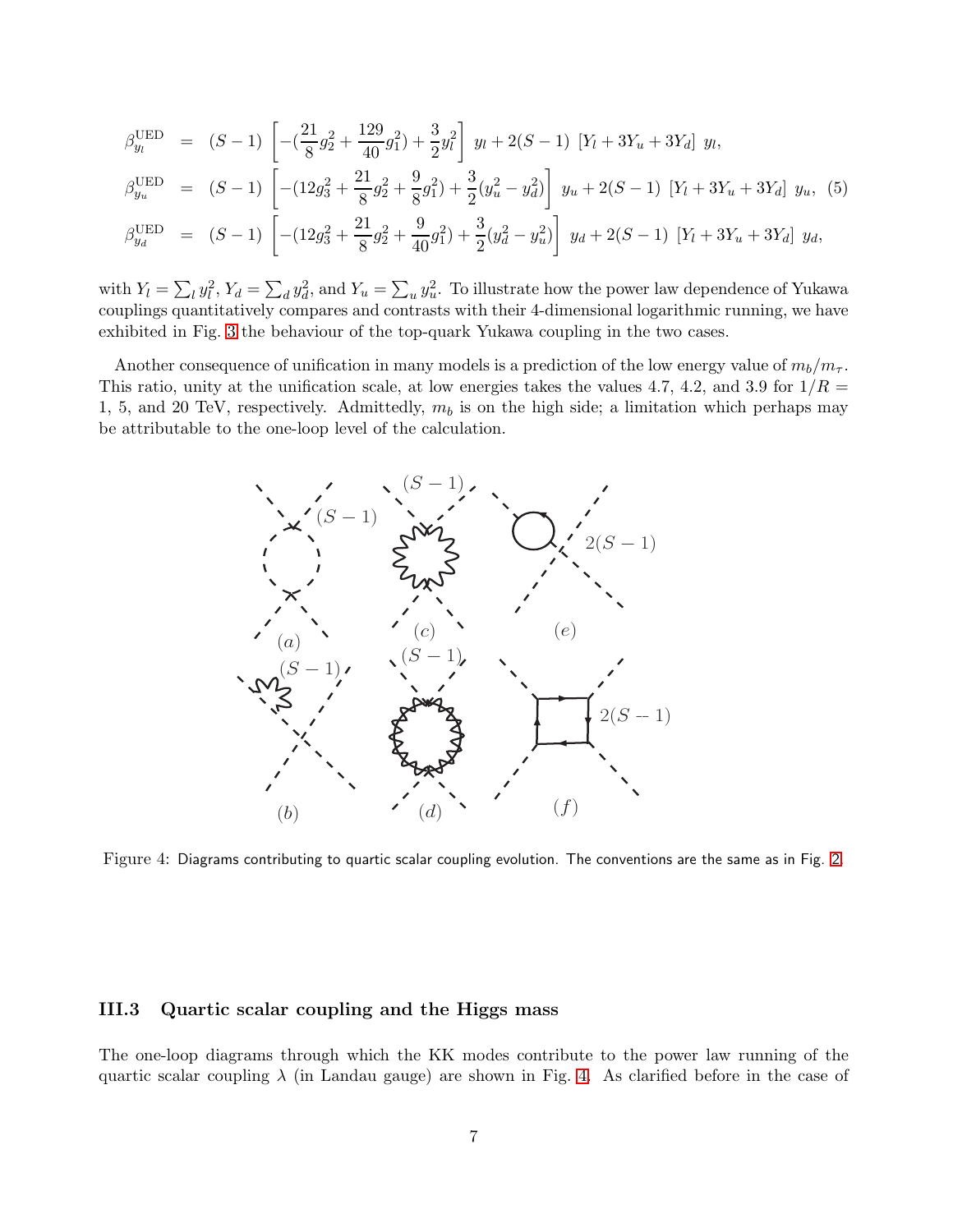

<span id="page-7-0"></span>Figure 5: Bounds on the Higgs mass at the electroweak scale in the UED scenario from the triviality and vacuum stability conditions for  $R^{-1} = 1$ , 5, and 20 TeV. See text for details.

Yukawa running, the extra factor of 2 in front of  $(S - 1)$  for some graphs indicates that cosine and sine KK modes both contribute only to those graphs. The evolution equation can be written as

$$
16\pi^2 \frac{d\lambda}{dt} = \beta_{\lambda}^{\text{SM}} + \beta_{\lambda}^{\text{UED}} \tag{6}
$$

The expressions for  $\beta_{\lambda}^{SM}$  can be found e.g. in [\[19\]](#page-11-6). The UED beta functions are given by

$$
\beta_{\lambda}^{\text{UED}} = (S-1) \left[ 3g_2^4 + \frac{6}{5} g_2^2 g_1^2 + \frac{9}{25} g_1^4 - 3\lambda (3g_2^2 + \frac{3}{5} g_1^2) + 12\lambda^2 \right] + 2(S-1) \left[ 4 \left( Y_l + 3Y_u + 3Y_d \right) \lambda - 4 \sum_{l,u,d} \left( y_l^4 + 3y_u^4 + 3y_d^4 \right) \right].
$$
 (7)

The evolution of  $\lambda$  has interesting bearings on the Higgs mass. In the standard 4-dimensional context, bounds on the Higgs mass have been placed on the grounds of 'triviality' and 'vacuum stability' [\[20\]](#page-11-7). What do they imply in the UED context? The 'triviality' argument requires that  $\lambda$  stays away from the Landau pole, i.e. remains finite, all the way to the cutoff scale Λ. The condition that  $1/\lambda(\Lambda) > 0$ can be translated to an upper bound on the Higgs mass  $(m_H)$  at the electroweak scale when the cutoff of the theory is  $\Lambda$ . This has been plotted in Fig. [5](#page-7-0) (the upper curves) for three different values of  $R$ . A given point on that curve (for a given R) corresponds to a maximum allowed  $m<sub>H</sub>$  at the weak scale; for a larger  $m_H$  the coupling  $\lambda$  becomes infinite at some scale less than  $\Lambda$  and the theory ceases to be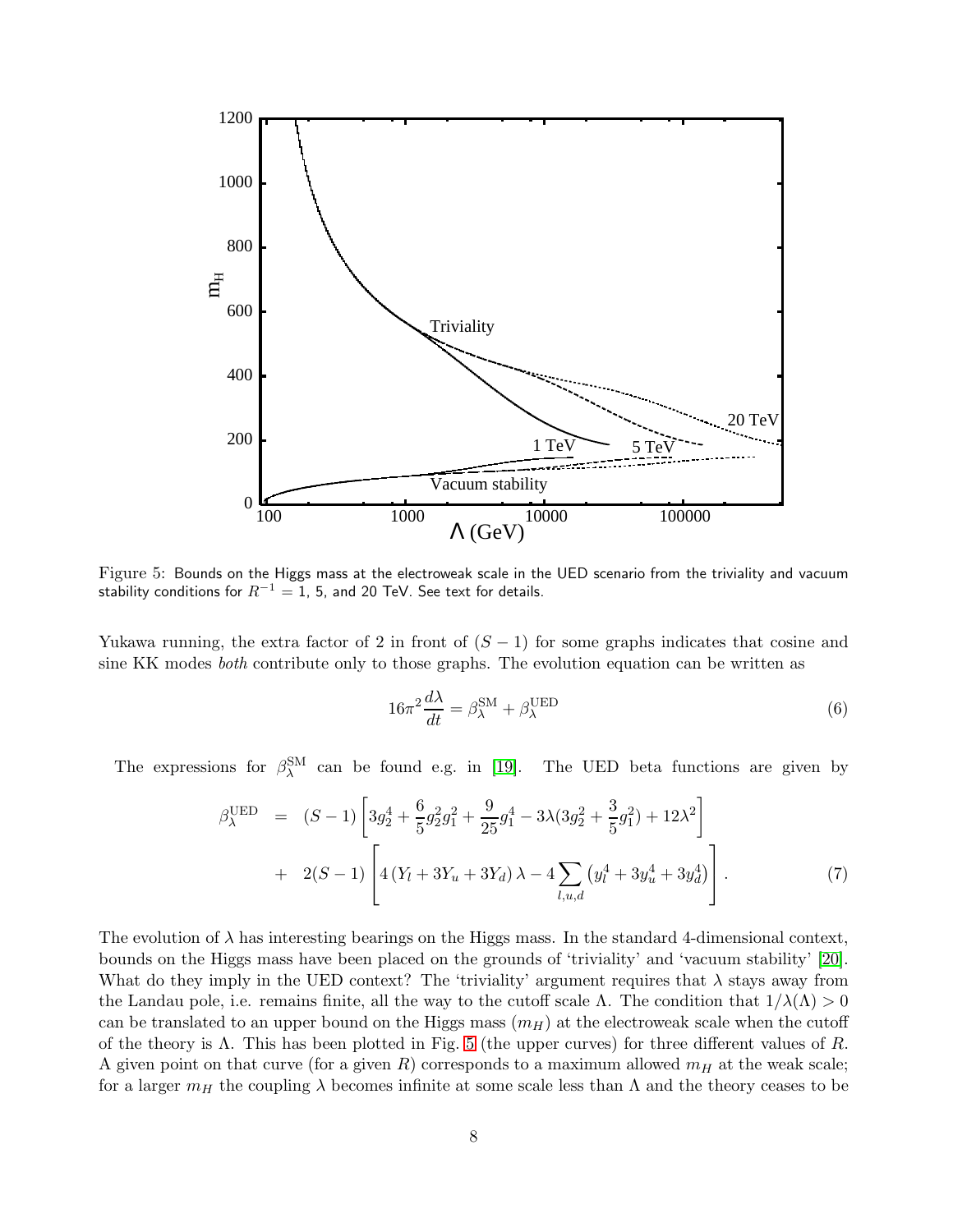perturbative. Clearly, this  $m_H^{\text{max}}$  varies as we vary the cutoff  $\Lambda$  . The argument of 'vacuum stability' relies on the requirement that the scalar potential be always bounded from below, i.e.  $\lambda(\Lambda) > 0$ . This can be translated to a lower bound  $m_H^{\text{min}}$  at the weak scale. The lower set of curves in Fig. [5](#page-7-0) (for three values of  $R^{-1}$ ) represent the 'vacuum stability' limits, the region below the curve for a given R being ruled out. Recalling that the cutoff is where the gauge couplings tend to unify, we observe that the Higgs mass is limited in the narrow zone

<span id="page-8-0"></span>
$$
148 \lesssim m_H \lesssim 186 \text{ GeV}
$$
 (8)

in all the three cases, for a zero mode top quark mass of 174.2 GeV. Admittedly, our limits are based on one-loop corrections only. That the upper and lower limits are insensitive to the choice of  $R$  is not difficult to understand, as what really counts is the number of KK states, given by the product  $\Lambda R$ , which, as mentioned before, is nearly constant, order  $\ln(10^{15})$ . The limits in Eq. [\(8\)](#page-8-0) are very close to what we obtain in the SM at the one-loop level, namely  $147 \le m_H^{\rm SM} \le 189$  GeV (see also [\[21\]](#page-11-8), where one-loop SM results have been derived<sup>[8](#page-8-1)</sup>).

#### III.4 Supersymmetric UED

What happens if we take the supersymmetric (SUSY) version of UED? A 5-dimensional  $N = 1$ supersymmetry when perceived from a 4-dimensional context contains two different  $N = 1$  multiplets forming one  $N = 2$  supermultiplet. For a comprehensive analysis, we refer the readers to [\[5\]](#page-10-4). There are two issues that immediately concern our analysis. First, unlike in the non-SUSY case, the Higgs scalar in a chiral multiplet will now have both even and odd  $Z_2$  modes on account of degrees of freedom counting consistent with supersymmetry. Also, there will be two such  $N = 2$  chiral supermultiplets to meet the requirement of supersymmetry. Second, in the RG evolution two energy scales will come into play. The first of these is the supersymmetry scale, called  $M_S$ , which we take to be 1 TeV. Beyond  $M_S$ , supersymmetric particles get excited and their contributions must be included in the RG evolution. The second scale is that of the compactified extra dimension  $1/R$ , which we take to be larger than  $M_S$ .

The gauge coupling evolution must now be specified for three different regions. The first of these is when  $E < M_S$  where the SM with the additional scalar doublet<sup>[9](#page-8-2)</sup> beta functions are in control. In this region:

$$
b_{1o} = \frac{21}{5}, \quad b_{2o} = -\frac{10}{3}, \quad b_{3o} = -7. \tag{9}
$$

Once  $M<sub>S</sub>$  is crossed and up until  $1/R$ , we also have the superpartners of the SM particles pitching in with their effects. The contributions of the SM particles and their superpartners together are given by:

<span id="page-8-3"></span>
$$
b_{1s} = \frac{33}{5}, \quad b_{2s} = 1, \quad b_{3s} = -3. \tag{10}
$$

Finally, when the KK-modes are excited  $(E > 1/R)$  one has further contributions from the individual modes:

<span id="page-8-4"></span>
$$
\tilde{b}_1 = \frac{66}{5}, \quad \tilde{b}_2 = 10, \quad \tilde{b}_3 = 6.
$$
\n(11)

<sup>8</sup>The SM two-loop limits are [\[20\]](#page-11-7):  $145 \lesssim m_H^{\text{SM}} \lesssim 168 \text{ GeV}$  for  $m_t = 174.2 \text{ GeV}$ .

<span id="page-8-2"></span><span id="page-8-1"></span><sup>9</sup> SUSY requires two complex scalar doublets.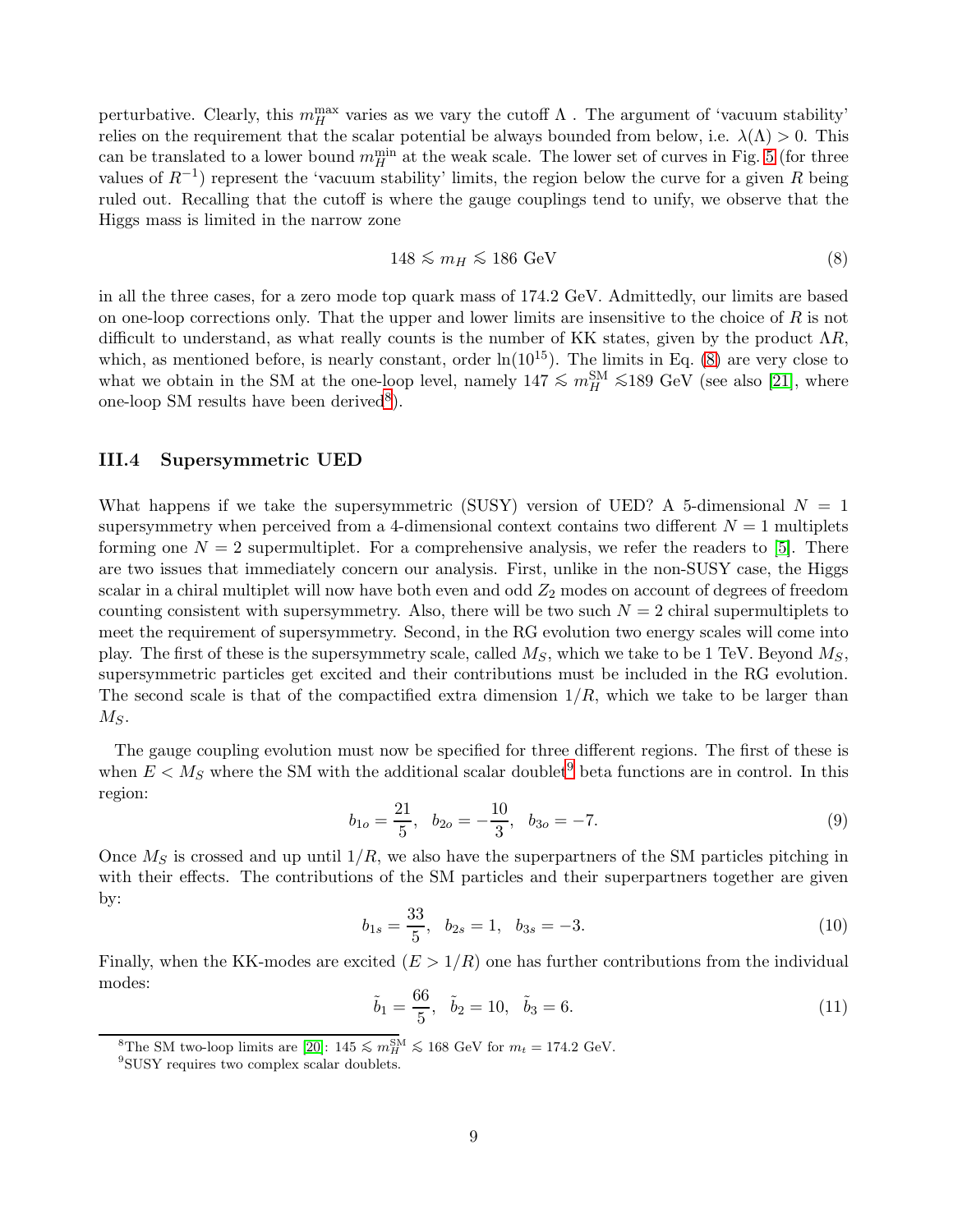Thus, beyond  $1/R$ , the total contribution is given by

$$
b_i^{\text{tot}} = b_{io} + \Theta(E - M_S) (b_{is} - b_{i0}) + \Theta(E - \frac{1}{R}) (S - 1) \tilde{b}_i,
$$
 (12)

Not unexpectedly, for the SUSY UED case, gauge unification is possible. We observe that the introduction of this plethora of KK excitations of the SM particles and their superpartners radically changes the beta functions; so much so, that the gauge couplings tend to become non-perturbative before unification is achieved. For clarity, we make the argument more explicit below. First, from Eqs. [\(10\)](#page-8-3) and [\(11\)](#page-8-4) we note that the dominance of the KK matter over the KK gauge parts is so overwhelming that the  $SU(3)$  beta function  $(b_3)$  beyond the first KK threshold ceases to be negative any longer. The other two gauge beta functions, which were already positive with contributions from zero mode particles plus their superpartners, become even more positive. So the curves for all the three gauge couplings would have the same sign slopes once the KK modes are excited. As a result, with increasing energy the three curves for  $\alpha_g^{-1}$  would dip with a power law scaling fast into a region where the couplings themselves become too large at the time they meet. Therefore, in order that all of them remain perturbative during the entire RG evolution, the onset of the KK dynamics has to be sufficiently delayed. This requirement imposes  $R^{-1} \ge 5.0 \times 10^{10}$  GeV. In effect, this implies that the twin requirements of a SUSY-UED framework as well as perturbative gauge coupling unification pushes the detectability of the KK excitations well beyond the realm of the LHC.

# IV Conclusions and Outlook

As the LHC is getting all set to roar in 2007, expectations are mounting as we prepare ourselves to get a glimpse of new and unexplored territory. New physics of different incarnations, especially supersymmetry and/or extra dimensions, are crying out for verification. How does the landscape beyond the electroweak scale confront the evolution of the gauge, Yukawa and scalar quartic couplings? Will there be a long logarithmic march through the desert all the way to  $10^{(16-17)}$  GeV, or is a power law sprint awaiting us with a stamp of extra dimensions? In which way does the latter quantitatively differ from the former has been the subject of our investigation in the present paper. We observe the following landmarks that characterise the extra-dimensional running:

- 1. The orbifolding renders some subtle features to the RG running in UED. Due to the conservation of KK number at tree level vertices, the  $Z_2$  even and odd KK states selectively contribute to different diagrams. While some diagrams are forbidden, there are new diagrams originating from adjoint scalar exchanges. In the present article we have performed a diagram by diagram book-keeping leading to the evolution equations.
- 2. Low gauge coupling unification scales can be achieved without introducing non-perturbative gauge couplings. The unification scale depends on R, and is approximately given by  $\Lambda \sim$  $(25 - 30)/R$ .
- 3. The 'triviality' and 'vacuum stability' bounds on the Higgs mass have been studied in the context of power law evolution. This limits the Higgs mass in the range 148  $\leq m_H \leq 186$  GeV at the one-loop level. The corresponding SM limits at the one-loop level are not very different.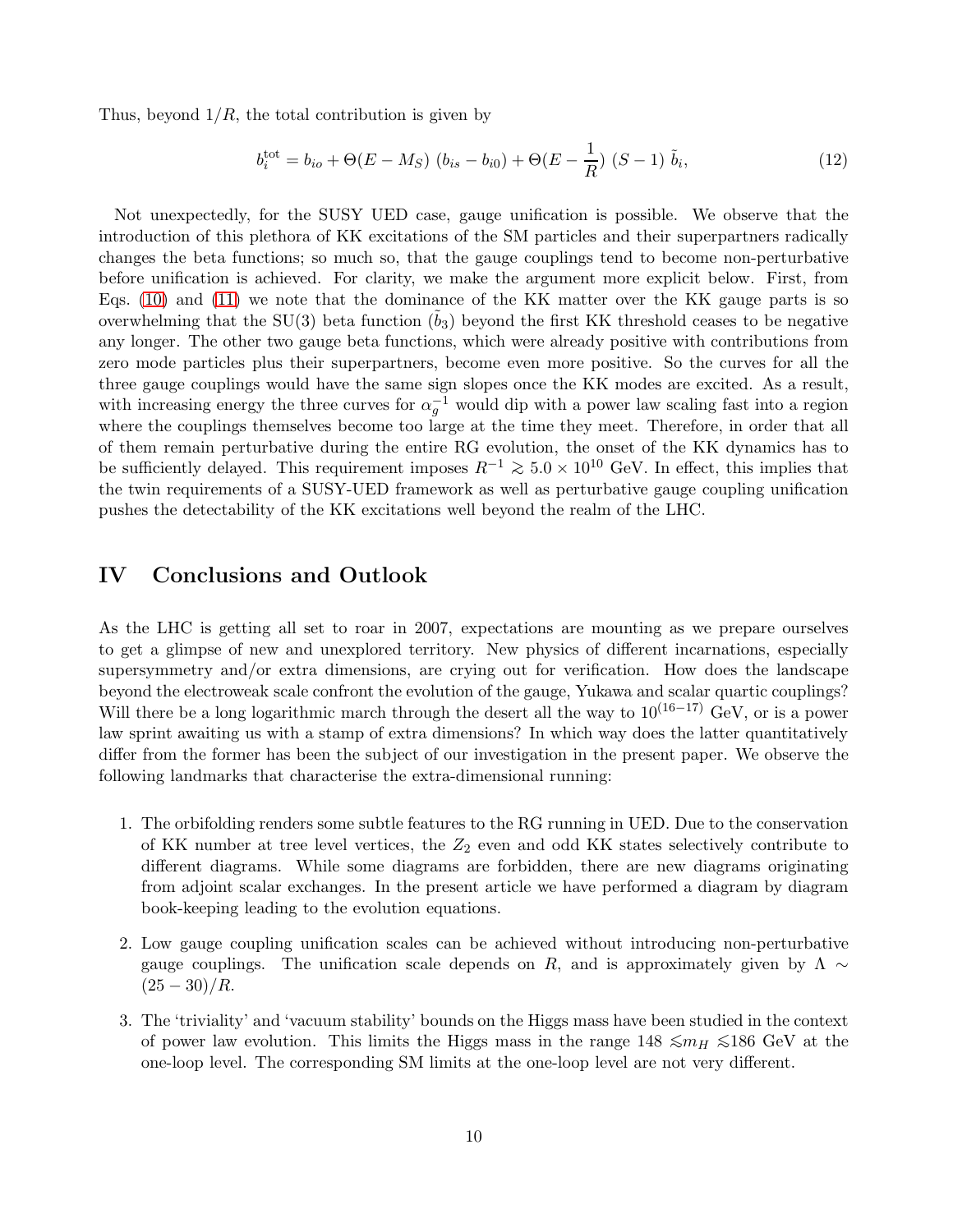4. If low energy SUSY is realised in Nature, then the requirement of perturbative gauge coupling unification pushes the inverse radius of compactification all the way up to  $\sim 10^{10}$  GeV. Thus if superpartners of the SM particles are observed at the LHC, the nearest KK states within the UED framework are predicted to lie beyond the boundary of any observational relevance.

It should be admitted that even if TeV scale extra dimensional theories are established, the spectrum might be more complicated than what UED predicts. The confusion is expected to clear up at least when the low-lying KK states face appointment with destiny within the first few years of the LHC run. Our intention in the present article has been to choose a simple framework to study power law evolution. Flat extra dimensional models are particularly handy as they provide equispaced KK states which allow an elegant handling of internal KK summation in the loops. UED is an ideal test-bed to conduct this study as it has been motivated from various angles and subjected to different phenomenological tests.

Acknowledgements: We thank E. Dudas for useful correspondences. G. B. thanks CFTP, Instituto Superior Técnico (Lisbon) and ICTP (Trieste) for hospitality at different stages of the work.

### <span id="page-10-0"></span>References

- <span id="page-10-1"></span>[1] I. Antoniadis, Phys. Lett. B 246 (1990) 377.
- <span id="page-10-2"></span>[2] N. Arkani-Hamed and M. Schmaltz, Phys. Rev. D 61 (2000) 033005 [\[arXiv:hep-ph/9903417\]](http://arxiv.org/abs/hep-ph/9903417).
- <span id="page-10-3"></span>[3] G. Servant and T. M. P. Tait, Nucl. Phys. B 650 (2003) 391 [\[arXiv:hep-ph/0206071\]](http://arxiv.org/abs/hep-ph/0206071).
- [4] N. Arkani-Hamed, H. C. Cheng, B. A. Dobrescu and L. J. Hall, Phys. Rev. D 62 (2000) 096006 [\[arXiv:hep-ph/0006238\]](http://arxiv.org/abs/hep-ph/0006238).
- <span id="page-10-5"></span><span id="page-10-4"></span>[5] K. Dienes, E. Dudas, and T. Gherghetta; Nucl. Phys. B 537 (1999) 47 [\[arXiv:hep-ph/9806292\]](http://arxiv.org/abs/hep-ph/9806292).
- [6] K. R. Dienes, E. Dudas and T. Gherghetta, Phys. Lett. B 436 (1998) 55 [\[arXiv:hep-ph/9803466\]](http://arxiv.org/abs/hep-ph/9803466). For a parallel analysis based on a minimal length scenario, see S. Hossenfelder, Phys. Rev. D 70 (2004) 105003 [\[arXiv:hep-ph/0405127\]](http://arxiv.org/abs/hep-ph/0405127).
- <span id="page-10-6"></span>[7] T. Appelquist, H. C. Cheng and B. A. Dobrescu, Phys. Rev. D 64 (2001) 035002 [\[arXiv:hep-ph/0012100\]](http://arxiv.org/abs/hep-ph/0012100).
- <span id="page-10-8"></span><span id="page-10-7"></span>[8] P. Nath and M. Yamaguchi, Phys. Rev. D 60 (1999) 116006 [\[arXiv:hep-ph/9903298\]](http://arxiv.org/abs/hep-ph/9903298).
- <span id="page-10-9"></span>[9] D. Chakraverty, K. Huitu and A. Kundu, Phys. Lett. B 558 (2003) 173 [\[arXiv:hep-ph/0212047\]](http://arxiv.org/abs/hep-ph/0212047).
- [10] A.J. Buras, M. Spranger and A. Weiler, Nucl. Phys. B 660 (2003) 225 [\[arXiv:hep-ph/0212143\]](http://arxiv.org/abs/hep-ph/0212143); A.J. Buras, A. Poschenrieder, M. Spranger and A. Weiler, Nucl. Phys. B 678 (2004) 455 [\[arXiv:hep-ph/0306158\]](http://arxiv.org/abs/hep-ph/0306158).
- <span id="page-10-11"></span><span id="page-10-10"></span>[11] K. Agashe, N.G. Deshpande and G.H. Wu, Phys. Lett. B 514 (2001) 309 [\[arXiv:hep-ph/0105084\]](http://arxiv.org/abs/hep-ph/0105084).
- [12] J.F. Oliver, J. Papavassiliou and A. Santamaria, Phys. Rev. D 67 (2003) 056002 [\[arXiv:hep-ph/0212391\]](http://arxiv.org/abs/hep-ph/0212391).